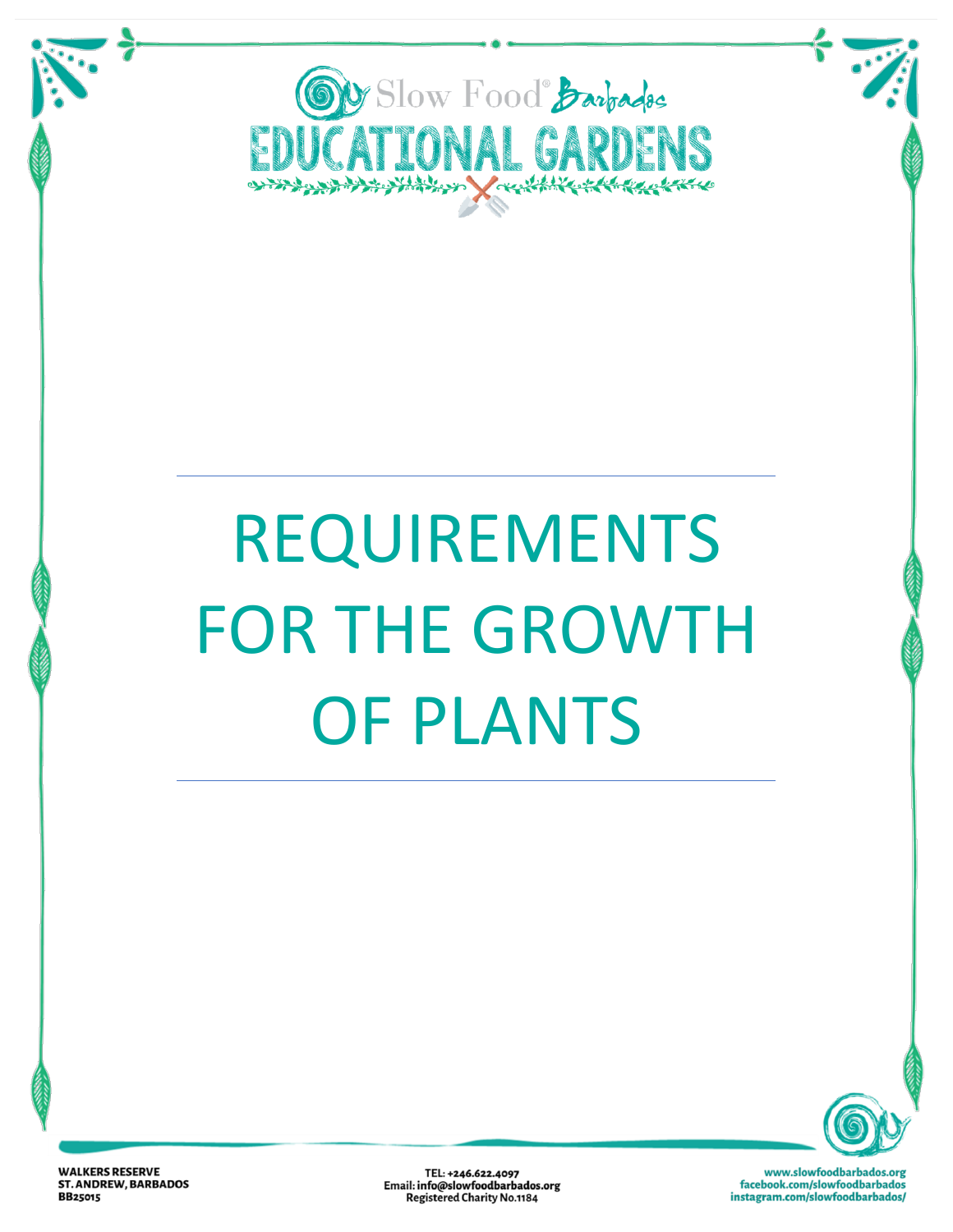## **Introduction**

Plants are living things and must be provided with the basic requirements and conditions to achieve maximum growth and yield. The following are essential for proper growth of plants:-

- Air
- A Balanced Nutrition
- Sunlight
- **•** A Suitable Growing Medium
- Water
- Weed Control
- **Drainage**
- Pest and Disease Control
- Good Management

## **Air**

Air is a mixture of gases mainly carbon dioxide (CO2) and oxygen (O2). Plants use oxygen to respire and carbon dioxide to produce food.

## **Sunlight**

Vegetable plants need six continuous hours of sunlight per day in order to grow and produce well. Chlorophyll is the green pigment present in leaves. It changes sunlight into available energy which plants then use to produce food. Photosynthesis is the process by which a plant produces "food energy" and oxygen as shown below. Sugars produced are converted to carbohydrates, or utilized by the plant.





**WALKERS RESERVE ST. ANDREW, BARBADOS BB25015** 

TEL: +246.622.4097 Email: info@slowfoodbarbados.org **Registered Charity No.1184**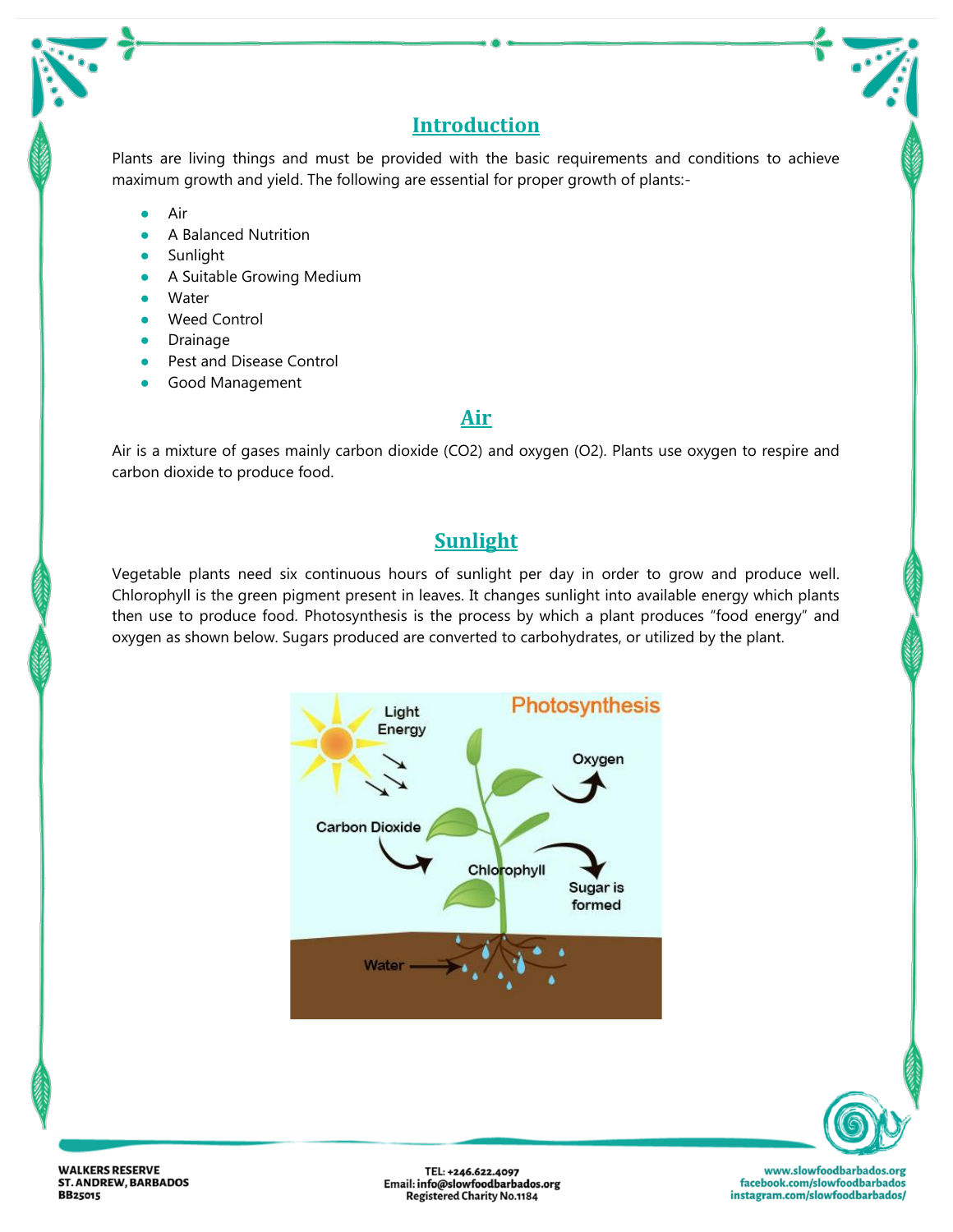## **Water**

All living things need water. A plant uses water for the following reasons: -

- To support its tissues (turgidity)
- For the internal transport of substances
- As a raw material for food production

Water is also needed to dissolve mineral salts (nutrients). They are then taken up in solution by the roots of the plant.

## **Drainage and Irrigation**

While all plants require water, if they are given too little or too much, they may eventually die. The addition of water to the growing medium is called irrigation. Its removal is called drainage.

## **A Balanced Nutrition**

For proper plant growth two classes of nutrients are needed in the correct proportions. They are:

- 1. **Major Elements**. Major nutrients are classed into two groups: a) Primary b) secondary
- **2. Minor/Trace Elements.**

#### **1. Major Elements**

**Primary Elements** are required in large amounts. They are Nitrogen (N); Phosphorus (P) and Potassium (K), Fertilizers containing all three elements are termed "complete fertilizers" or NPK fertilizers.

**Secondary Elements** are required in medium or average amounts. They are Calcium (Ca); Magnesium (Mg) and Sulphur (S).

### **2. Minor/Trace Elements**

are needed in very small amounts and are sometimes referred to as trace elements. They include Iron(Fe); Boron (B); Manganese (Mn): Copper (Cu); Zinc (Zn); Molybdenum (Mo) and chlorine (Cl).



TEL: +246.622.4097 Email: info@slowfoodbarbados.org **Registered Charity No.1184**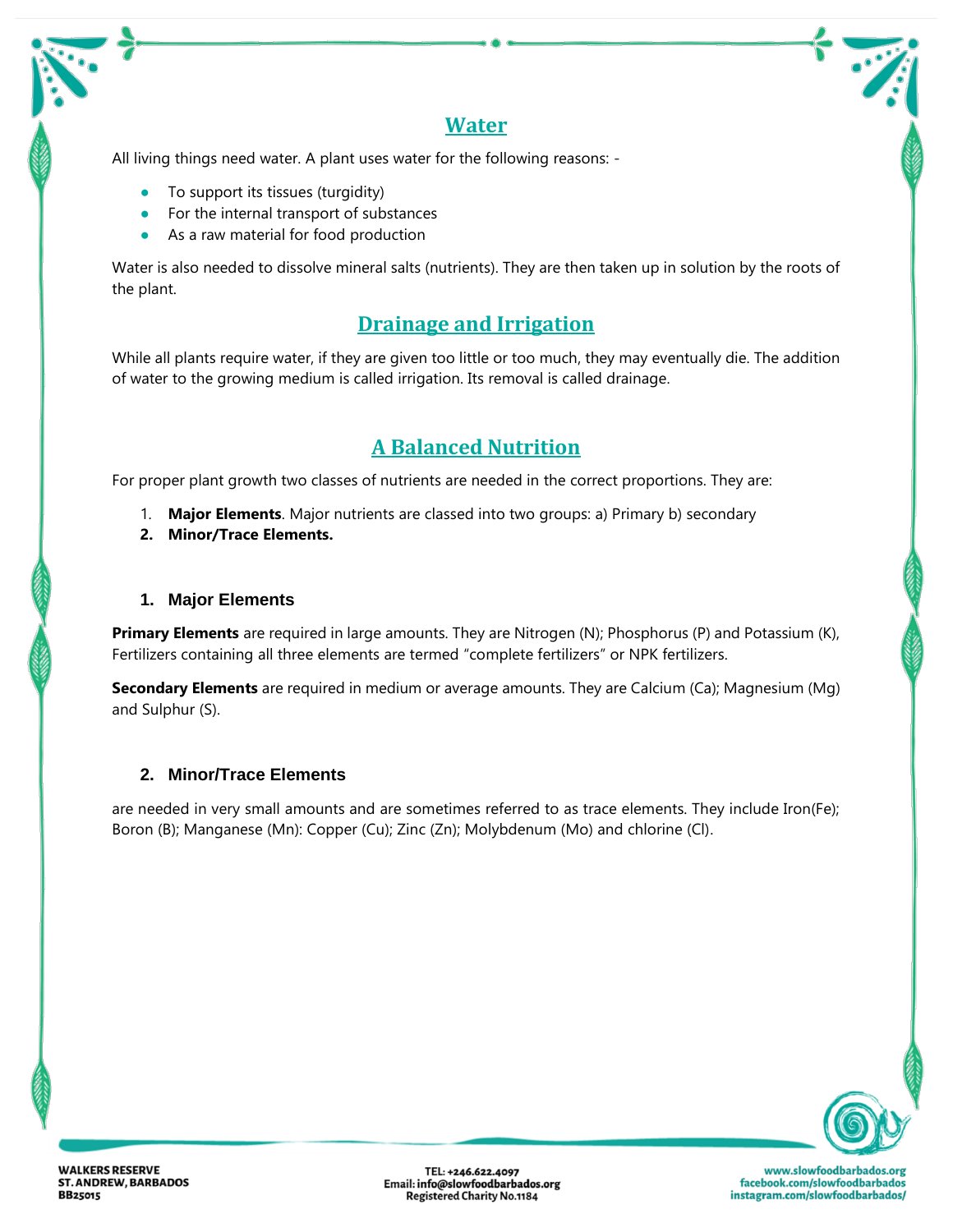#### **Roles of N, P and K**



**Nitrogen** is the element responsible for the vegetative development of the green part of the plant; especially good leaf and shoot development.



**Phosphorus** ensures the development of a good rooting system.



**Potassium** is required for flowering and fruit set. Plants generally obtain most of their nutrients, from the medium in which they are growing. If the medium is deficient in any way, the imbalance can be corrected by the application of commercial fertilizers and/or organic matter. However, some elements are almost always supplied by the soil e.g., magnesium and sulphur.

## **A Suitable Growing Medium**

- will supply the plant with all the essential elements
- has a pH of  $5.5 6.5$
- is free draining, but will retain enough water for use by the plants.



**WALKERS RESERVE ST. ANDREW, BARBADOS BB25015** 

TEL: +246.622.4097<br>Email: info@slowfoodbarbados.org<br>Registered Charity No.1184